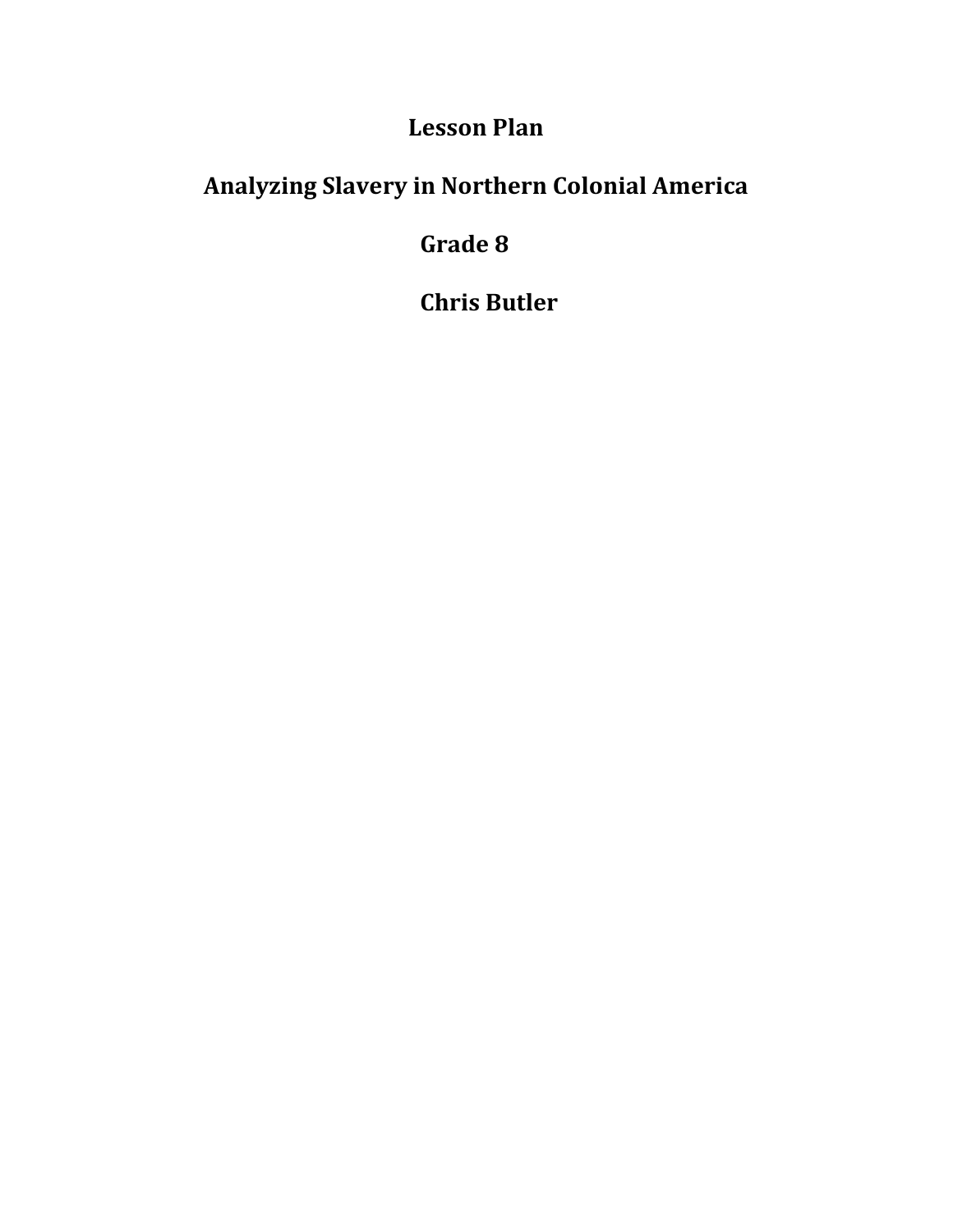# Desired Results/Objectives

#### **Theme:**

**Students study slavery in school. They certainly know that it was wrong. But what was it like to actually be a slave? How can a group of predominantly white students understand how a black slave would feel?**

### **Big Idea:**

Students tend to think of slavery as simply a bad time in our history, but it had deep roots in the economic fabric of our country. Why did slavery come about in the north? What would it feel like to be a slave? What would it feel like to be a slave owner at this time?

#### **Enduring Understanding:**

Humans tend to view situations from their viewpoint, but if white students are able to understand what it is like for an African American to know what their ancestors felt, they can start to understand how slavery continues to impact our society today.

### **Transfer Goal:**

#### **Common Core Reading and Writing: Reading:**

- [CCSS.ELA-Literacy.RH.11-12.1](http://www.corestandards.org/ELA-Literacy/RH/11-12/1/) Cite specific textual evidence to support analysis of primary and secondary sources, connecting insights gained from specific details to an understanding of the text as a whole.
- [CCSS.ELA-Literacy.RH.11-12.2](http://www.corestandards.org/ELA-Literacy/RH/11-12/2/) Determine the central ideas or information of a primary or secondary source; provide an accurate summary that makes clear the relationships among the key details and ideas.
- [CCSS.ELA-Literacy.RH.11-12.3](http://www.corestandards.org/ELA-Literacy/RH/11-12/3/) Evaluate various explanations for actions or events and determine which explanation best accords with textual evidence, acknowledging where the text leaves matters uncertain.
- [CCSS.ELA-Literacy.RH.11-12.4](http://www.corestandards.org/ELA-Literacy/RH/11-12/4/) Determine the meaning of

#### **Overarching Essential Questions:**

- 1. How can even the most honorable and just people in society accept an institution such as slavery?
- 2. What were the viewpoints of slaves and slave owners?
- 3. How did slaves tolerate and even resist their condition?

#### **MA History and Social Studies Standards:**

*WHI.20* Describe the development and effects of the trans-African slave trade to the Middle East from the 8th century on, and the trans-Atlantic slave trade to the Western Hemisphere from the 16th century on. (H, E, G)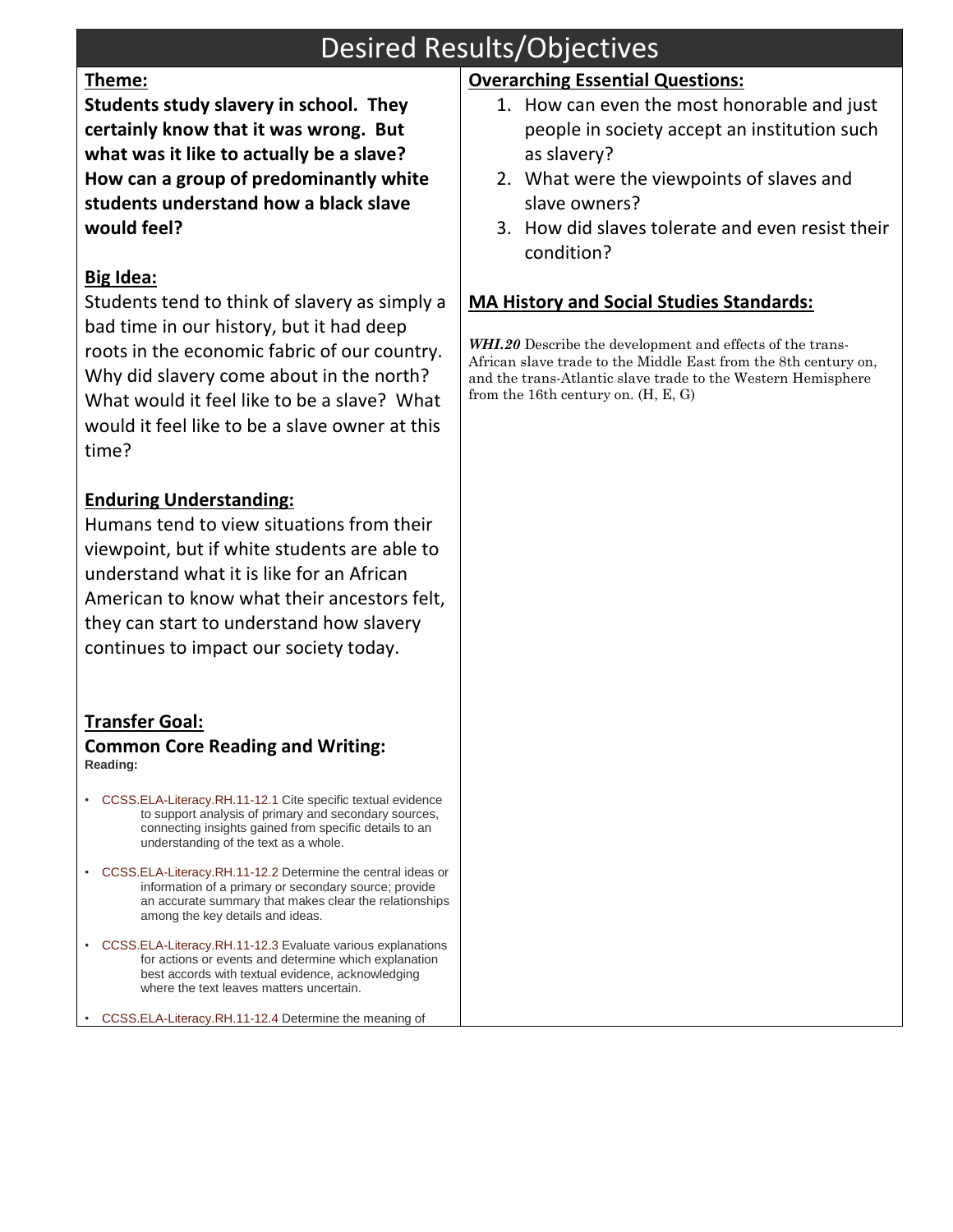words and phrases as they are used in a text, including analyzing how an author uses and refines the meaning of a key term over the course of a text (e.g., how Madison defines *faction* in *Federalist* No. 10).

- [CCSS.ELA-Literacy.RH.11-12.6](http://www.corestandards.org/ELA-Literacy/RH/11-12/6/) Evaluate authors' differing points of view on the same historical event or issue by assessing the authors' claims, reasoning, and evidence.
- [CCSS.ELA-Literacy.RH.11-12.7](http://www.corestandards.org/ELA-Literacy/RH/11-12/7/) Integrate and evaluate multiple sources of information presented in diverse formats and media (e.g., visually, quantitatively, as well as in words) in order to address a question or solve a problem.
- [CCSS.ELA-Literacy.RH.11-12.8](http://www.corestandards.org/ELA-Literacy/RH/11-12/8/) Evaluate an author's premises, claims, and evidence by corroborating or challenging them with other information.

#### **Writing:**

- [CCSS.ELA-Literacy.W.11-12.1](http://www.corestandards.org/ELA-Literacy/W/11-12/1/) Write arguments to support claims in an analysis of substantive topics or texts, using valid reasoning and relevant and sufficient evidence.
- [CCSS.ELA-Literacy.W.11-12.2](http://www.corestandards.org/ELA-Literacy/W/11-12/2/) Write informative/explanatory texts to examine and convey complex ideas, concepts, and information clearly and accurately through the effective selection, organization, and analysis of content.
- [CCSS.ELA-Literacy.W.11-12.3](http://www.corestandards.org/ELA-Literacy/W/11-12/3/) Write narratives to develop real or imagined experiences or events using effective technique, well-chosen details, and well-structured event sequences.
- [CCSS.ELA-Literacy.W.11-12.4](http://www.corestandards.org/ELA-Literacy/W/11-12/4/) Produce clear and coherent writing in which the development, organization, and style are appropriate to task, purpose, and audience. (Grade-specific expectations for writing types are defined in standards 1–3 above.)
- [CCSS.ELA-Literacy.W.11-12.5](http://www.corestandards.org/ELA-Literacy/W/11-12/5/) Develop and strengthen writing as needed by planning, revising, editing, rewriting, or trying a new approach, focusing on addressing what is most significant for a specific purpose and audience. (Editing for conventions should demonstrate command of Language standards 1–3 up to and including grades 11–12 [here.](http://www.corestandards.org/ELA-Literacy/L/11-12)) **Research to Build and Present Knowledge**
- [CCSS.ELA-Literacy.W.11-12.8](http://www.corestandards.org/ELA-Literacy/W/11-12/8/) Gather relevant information from multiple authoritative print and digital sources, using advanced searches effectively; assess the strengths and limitations of each source in terms of the task, purpose, and audience; integrate information into the text selectively to maintain the flow of ideas, avoiding plagiarism and overreliance on any one source and following a standard format for citation.
- [CCSS.ELA-Literacy.W.11-12.9](http://www.corestandards.org/ELA-Literacy/W/11-12/9/) Draw evidence from literary or informational texts to support analysis, reflection, and research.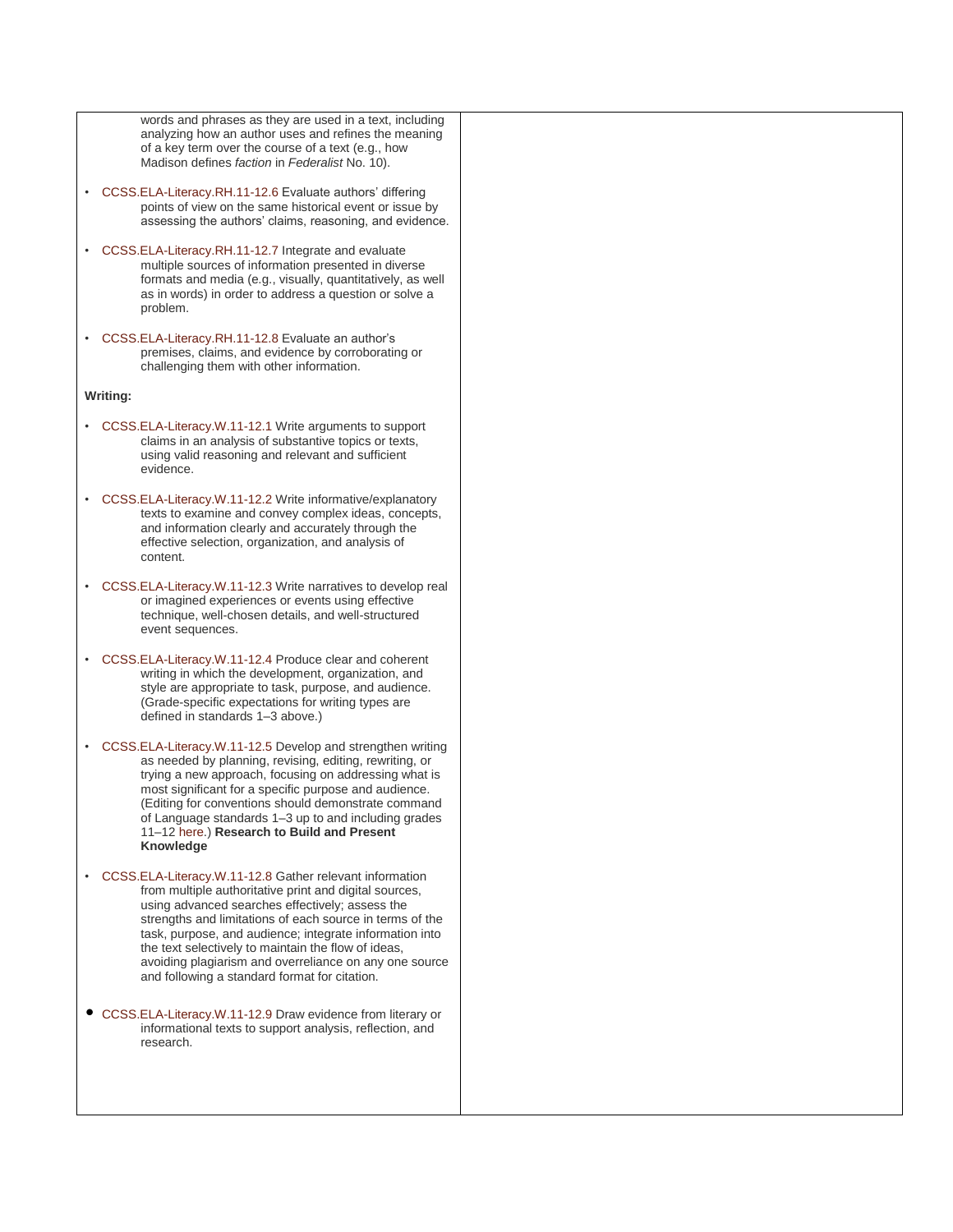# Assessment/Evidence

#### **Performance Tasks and Other Evidence:**

- 1. Students will be graded on their participation both in small and large group discussions during the reading of the primary source documents.
- 2. Students will partake in a Harkness Discussion about how a slave felt and why they think people were able to own slaves. They will receive a group grade based on the success of the discussion.
- 3. Students will write an essay answering the following question: "How would it feel to be a slave in this area in the colonial period? What were some things slaves did to tolerate and resist their slavery?" Students should use examples from the poems they read in order to prove their point.

# Learning Plan

#### **Classroom Essential Questions:**

- 1. How did slaves feel about their condition?
- 2. How did slaves deal with the pain and anger they felt?
- 3. How were white men able to justify enslaving people?

### **Learning Activities:**

What does the teacher do?

- Ask students about a time they tried to justify something they knew was wrong.
- Ask them why we try to justify these wrong actions.
- Discuss with students the reasons slave owners were able to justify their actions.
- Give them a brief description of what northern colonial slavery was like.
- Break students into 3 groups to read "The Bars Fight" by Lucy Terry Prince, "On Being Brought from Africa to America" and "To a Lady on Her Coming to North-America" by Phillis Wheatley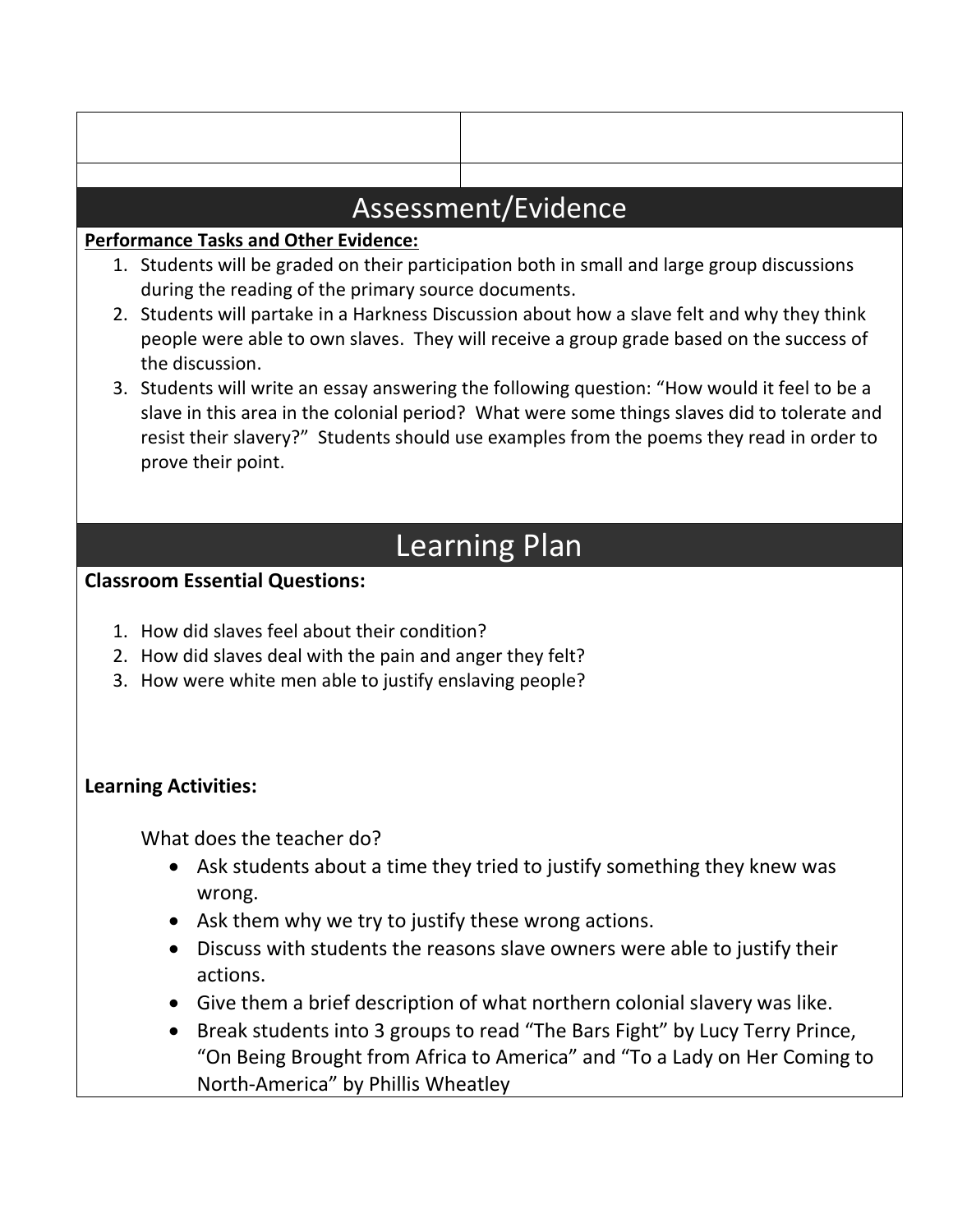- Provide background on both Lucy Terry Prince and Phillis Wheatley
- Lead students in the 3 groups to describe the poems they read
- Grade Harkness Discussion on what it would be like to be a slave in America and why they thought white men were able to justify enslaving them.
- Grade essay on "How would it feel to be a slave in this area in the colonial period?"

What does the student do?

- Share times they justified actions they knew they were wrong
- Participate in discussion as to why people justify actions they know are wrong
- Listen to and ask questions about northern colonial slavery and Lucy Terry Prince and Phillis Wheatley
- Break into a group and read one of the 3 poems assigned
- Report to the class about the content of the poem and what the author was saying and trying to accomplish
- Participate in a Harkness Discussion about what it would be like to be a slave in America and why they thought white men were able to justify enslaving them
- Write an essay on "How would it feel to be a slave in this area in the colonial period?"

# Materials and Sources Used

"Lit2Go." *"To a Lady on Her Coming to North America with Her Son, for the Recovery of Her Health." |* 

*Poems on Various Subjects, Religious and Moral | Phillis Wheatley | Lit2Go ETC*. N.p., n.d. Web.

13 July 2017.

*PBS*. Public Broadcasting Service, n.d. Web. 13 July 2017.

Wheatley, Phillis. "On Being Brought from Africa to America by Phillis Wheatley." *Poetry Foundation*.

Poetry Foundation, n.d. Web. 13 July 2017.

What other curricular materials do you plan to use to support the lesson?